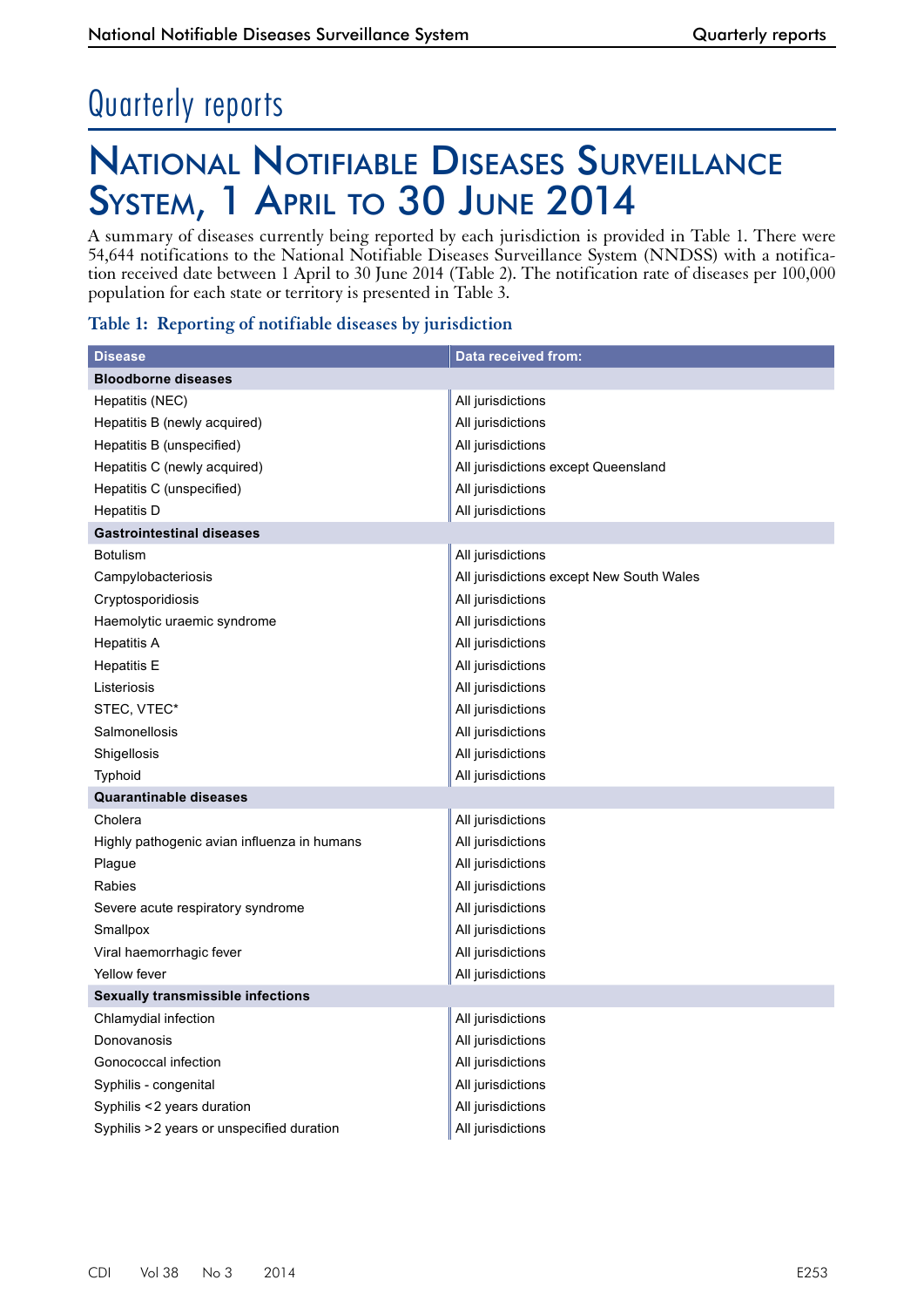### **Table 1 continued: Reporting of notifiable diseases by jurisdiction**

| <b>Disease</b>                             | Data received from:                      |
|--------------------------------------------|------------------------------------------|
| Vaccine preventable diseases               |                                          |
| Diphtheria                                 | All jurisdictions                        |
| Haemophilus influenzae type b              | All jurisdictions                        |
| Influenza (laboratory confirmed)           | All jurisdictions                        |
| Measles                                    | All jurisdictions                        |
| Mumps                                      | All jurisdictions                        |
| Pertussis                                  | All jurisdictions                        |
| Pneumococcal disease (invasive)            | All jurisdictions                        |
| Poliomyelitis                              | All jurisdictions                        |
| Rubella                                    | All jurisdictions                        |
| Rubella - congenital                       | All jurisdictions                        |
| Tetanus                                    | All jurisdictions                        |
| Varicella zoster (chickenpox)              | All jurisdictions except New South Wales |
| Varicella zoster (shingles)                | All jurisdictions except New South Wales |
| Varicella zoster (unspecified)             | All jurisdictions except New South Wales |
| <b>Vectorborne diseases</b>                |                                          |
| Arbovirus infection (NEC)                  | All jurisdictions                        |
| Barmah Forest virus infection              | All jurisdictions                        |
| Dengue virus infection                     | All jurisdictions                        |
| Japanese encephalitis virus infection      | All jurisdictions                        |
| Kunjin virus infection                     | All jurisdictions                        |
| Malaria                                    | All jurisdictions                        |
| Murray Valley encephalitis virus infection | All jurisdictions                        |
| Ross River virus infection                 | All jurisdictions                        |
| <b>Zoonoses</b>                            |                                          |
| Anthrax                                    | All jurisdictions                        |
| Australian bat lyssavirus                  | All jurisdictions                        |
| <b>Brucellosis</b>                         | All jurisdictions                        |
| Leptospirosis                              | All jurisdictions                        |
| Lyssavirus (NEC)                           | All jurisdictions                        |
| Ornithosis                                 | All jurisdictions                        |
| Q fever                                    | All jurisdictions                        |
| Tularaemia                                 | All jurisdictions                        |
| <b>Other bacterial infections</b>          |                                          |
| Legionellosis                              | All jurisdictions                        |
| Leprosy                                    | All jurisdictions                        |
| Meningococcal infection                    | All jurisdictions                        |
| Tuberculosis                               | All jurisdictions                        |

Infections with Shiga-like toxin (verotoxin) producing *Escherichia coli* (STEC/VTEC). NEC Not elsewhere classified.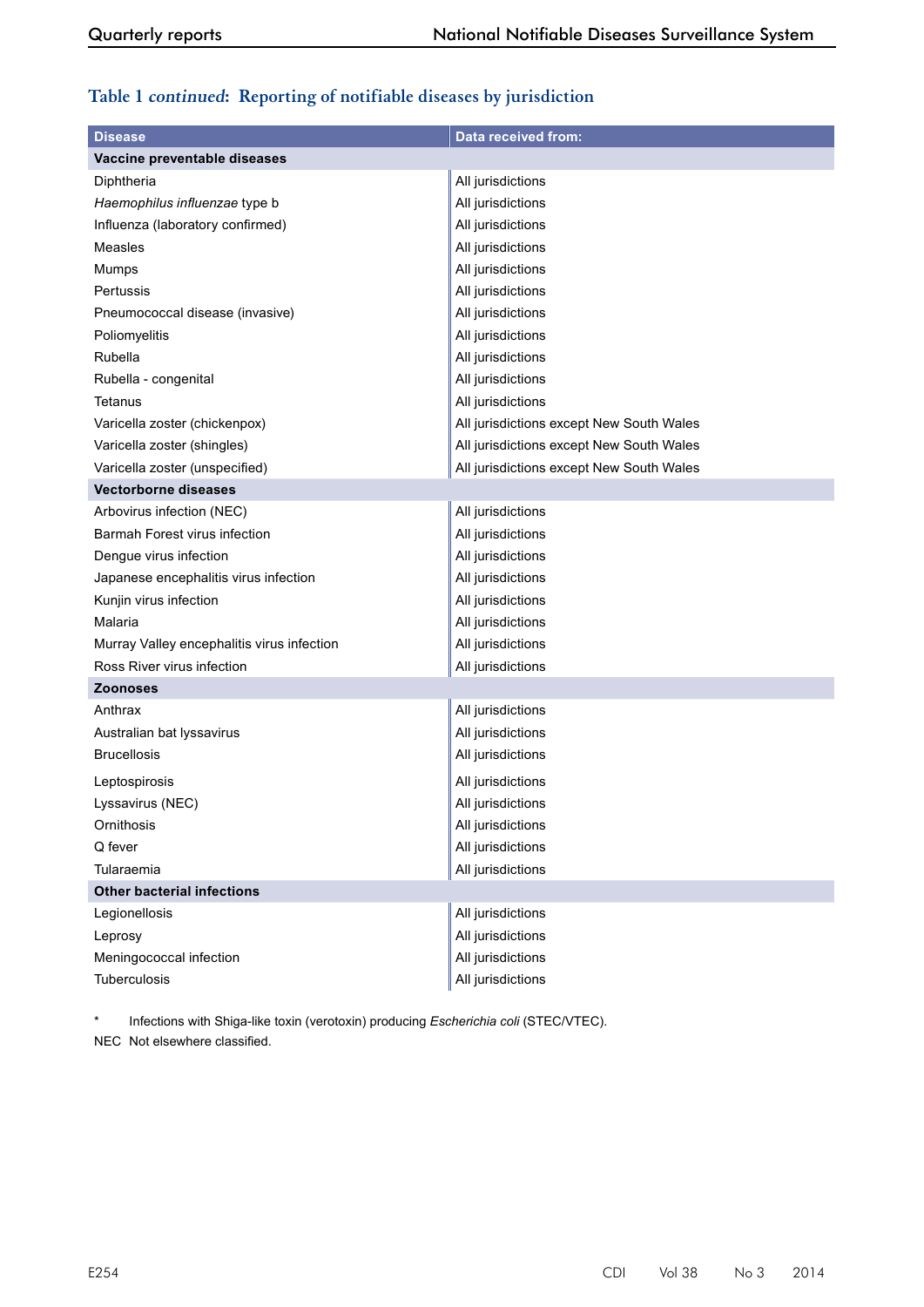| <b>Disease</b>                                 | <b>ACT</b>     | <b>NSW</b>     | $\overline{\mathsf{z}}$ | State or<br>$\frac{d}{d}$ | territory<br>$\infty$ | Tas            | υïς              | $\leq$  | Total<br>2nd<br>quarter<br>2014 | <b>Total 1st</b><br>quarter<br>2013 | quarter<br>2013<br>Total<br>2nd | mean 2nd<br>quarter<br>Last 5<br>years | <b>Ratio</b>     | Year<br>to date<br>2014 | Last 5<br>years<br>YTD<br>mean |
|------------------------------------------------|----------------|----------------|-------------------------|---------------------------|-----------------------|----------------|------------------|---------|---------------------------------|-------------------------------------|---------------------------------|----------------------------------------|------------------|-------------------------|--------------------------------|
| <b>Bloodborne diseases</b>                     |                |                |                         |                           |                       |                |                  |         |                                 |                                     |                                 |                                        |                  |                         |                                |
| Hepatitis (NEC)                                | 0              | 0              | 0                       | $\circ$                   | 0                     | 0              | 0                | 0       | $\circ$                         | 0                                   | 0                               | o.o                                    | $\overline{0}$ . | 0                       | 0.0                            |
| Hepatitis B (newly acquired) <sup>†</sup>      |                | Ξ              | N                       | တ                         | 0                     | 0              | 4                | Ľ       | 4                               | 58                                  | $\frac{3}{4}$                   | 50.6                                   | 0.9              | 102                     | 106.2                          |
| Hepatitis B (unspecified) <sup>#</sup>         | 26             | 631            | $\frac{6}{4}$           | 239                       | 5                     | $\overline{c}$ | 458              | 137     | 1,654                           | 1,644                               | 1,765                           | 1,669.4                                | $\frac{0}{1}$    | 3,283                   | 3,374.6                        |
| Hepatitis C (newly acquired) <sup>†</sup>      | ဖ              | Ю              |                         | $\circ$                   | $\div$                | 4              | $\boldsymbol{S}$ | 4       | $\overline{5}$                  | 88                                  | $\frac{8}{2}$                   | 105.6                                  | $\frac{0}{1}$    | 199                     | 216.8                          |
| Hepatitis C (unspecified) <sup>#</sup>         | $\overline{4}$ | 890            | $\ddot{t}$              | 663                       | 99                    | 61             | 518              | 256     | 2,578                           | 2,515                               | 2,494                           | 2,553.0                                | $\frac{0}{1}$    | 5,066                   | 5,168.0                        |
| Hepatitis D                                    | $\circ$        | ю              | $\circ$                 | 4                         | $\circ$               | $\circ$        | 4                | 0       | مبر<br>ب                        | $\tilde{c}$                         | 17                              | 11.4                                   | Ξ                | 23                      | 21.2                           |
| Gastrointestinal diseases                      |                |                |                         |                           |                       |                |                  |         |                                 |                                     |                                 |                                        |                  |                         |                                |
| Botulism                                       | $\circ$        | 0              | 0                       |                           | 0                     | 0              | $\circ$          | 0       |                                 | 0                                   |                                 | 0.4                                    | 2.5              |                         | $\frac{0}{1}$                  |
| Campylobacteriosis                             | 134            | $\frac{z}{z}$  | 50                      | 1,492                     | 413                   | 194            | 1,624            | 722     | 4,649                           | 4,816                               | 3,202                           | 3,546.6                                | $\frac{3}{1}$    | 9,415                   | 7,849.8                        |
| Cryptosporidiosis                              |                | 5              | 22                      | 210                       | 89                    | $\tilde{c}$    | 173              | 28      | 665                             | 869                                 | 1,124                           | 813.2                                  | $0.\overline{8}$ | 1,523                   | 2,253.2                        |
| Haemolytic uraemic syndrome                    | 0              |                |                         |                           | $\circ$               | $\circ$        |                  | $\circ$ |                                 | တ                                   |                                 | 3.4                                    | $\frac{2}{1}$    | مبر<br>ب                | 7.8                            |
| Hepatitis A                                    |                | 13             | $\circ$                 | $\infty$                  | $\circ$               | $\circ$        | $\frac{6}{5}$    | $\sim$  | $\sigma$                        | 86                                  | $\frac{5}{4}$                   | 65.2                                   | $0.\overline{6}$ | 125                     | 130.6                          |
| Hepatitis E                                    |                |                | $\circ$                 |                           | $\circ$               | $\circ$        |                  | $\circ$ | $\overline{\mathbf{S}}$         | $\tilde{0}$                         | ယ                               | 8.6                                    | $2.\overline{3}$ | 80                      | 22.4                           |
| Listeriosis                                    | $\circ$        | ∞              | 0                       | $\mathbf{\Omega}$         | N                     | $\circ$        | ∞                | $\circ$ | 20                              | 22                                  | 17                              | 18.0                                   | $\mathbb{H}$     | 42                      | 45.2                           |
| STEC, VTEC <sup>§</sup>                        | $\circ$        | တ              | $\circ$                 | တ                         | $\div$                | $\circ$        |                  | $\circ$ | 32                              | $\tilde{t}$                         | $\mathbf{S}$                    | 20.2                                   | $\frac{6}{1}$    | 73                      | 56.0                           |
| Salmonellosis                                  | 71             | 1,063          | 145                     | 1,311                     | 327                   | 42             | 890              | 353     | 4,202                           | 5,260                               | 3,016                           | 2,633.6                                | $\frac{6}{1}$    | 9,403                   | 6,685.2                        |
| Shigellosis                                    |                | 57             | $\overline{a}$          | 35                        |                       | 0              | 110              | 15      | 219                             | 324                                 | 114                             | 124.8                                  | $\frac{8}{1}$    | 538                     | 299.2                          |
| Typhoid                                        | $\circ$        | $\overline{C}$ | $\overline{ }$          |                           |                       | $\circ$        | 4                | 4       | 24                              | 45                                  | 29                              | 24.4                                   | 0.9              | 65                      | 74.0                           |
| Quarantinable diseases                         |                |                |                         |                           |                       |                |                  |         |                                 |                                     |                                 |                                        |                  |                         |                                |
| Cholera                                        | $\circ$        | 0              | $\circ$                 | $\circ$                   | 0                     | 0              |                  | $\circ$ |                                 |                                     |                                 | 2.0                                    | 0.5              | ี                       | 2.6                            |
| Highly pathogenic avian influenza<br>in humans | $\circ$        | 0              | $\circ$                 | $\circ$                   | $\circ$               | $\circ$        | 0                | $\circ$ | 0                               |                                     | 0                               | $\overline{0}$ .                       | 0.0              | 0                       | $\overline{0}$ .               |
| Plague                                         | $\circ$        | $\circ$        | 0                       | $\circ$                   | 0                     | 0              | っ                | 0       |                                 |                                     |                                 | $\frac{0}{2}$                          | 0.0              | 0                       | $\frac{0}{0}$                  |
| Rabies                                         | $\circ$        | $\circ$        | $\circ$                 | $\circ$                   | 0                     | 0              | 0                | 0       | ○                               |                                     | 0                               | 0.0                                    | 0.0              | 0                       | $\overline{0}$ .               |
| Severe acute respiratory syndrome              | $\circ$        | $\circ$        | $\circ$                 | $\circ$                   | $\circ$               | $\circ$        | $\circ$          | $\circ$ | $\circ$                         |                                     | 0                               | 0.0                                    | 0.0              | $\circ$                 | 0.0                            |
| Smallpox                                       | $\circ$        | $\circ$        | $\circ$                 | $\circ$                   | $\circ$               | $\circ$        | $\circ$          | $\circ$ | $\circ$                         | っ                                   | 0                               | 0.0                                    | 0.0              | $\circ$                 | 0.0                            |
| Viral haemorrhagic fever                       | $\circ$        | $\circ$        | $\circ$                 | $\circ$                   | 0                     | $\circ$        | $\circ$          | $\circ$ | $\circ$                         |                                     | 0                               | $\overline{0}$ .                       | $\overline{0}$ . | $\circ$                 | $\overline{0}$ .               |
| Yellow fever                                   | $\circ$        | $\circ$        | $\circ$                 | $\circ$                   | $\circ$               | $\circ$        |                  | $\circ$ | $\circ$                         |                                     | $\circ$                         | $\overline{0.7}$                       | $\overline{0}$ . | $\circ$                 | $\overline{0.7}$               |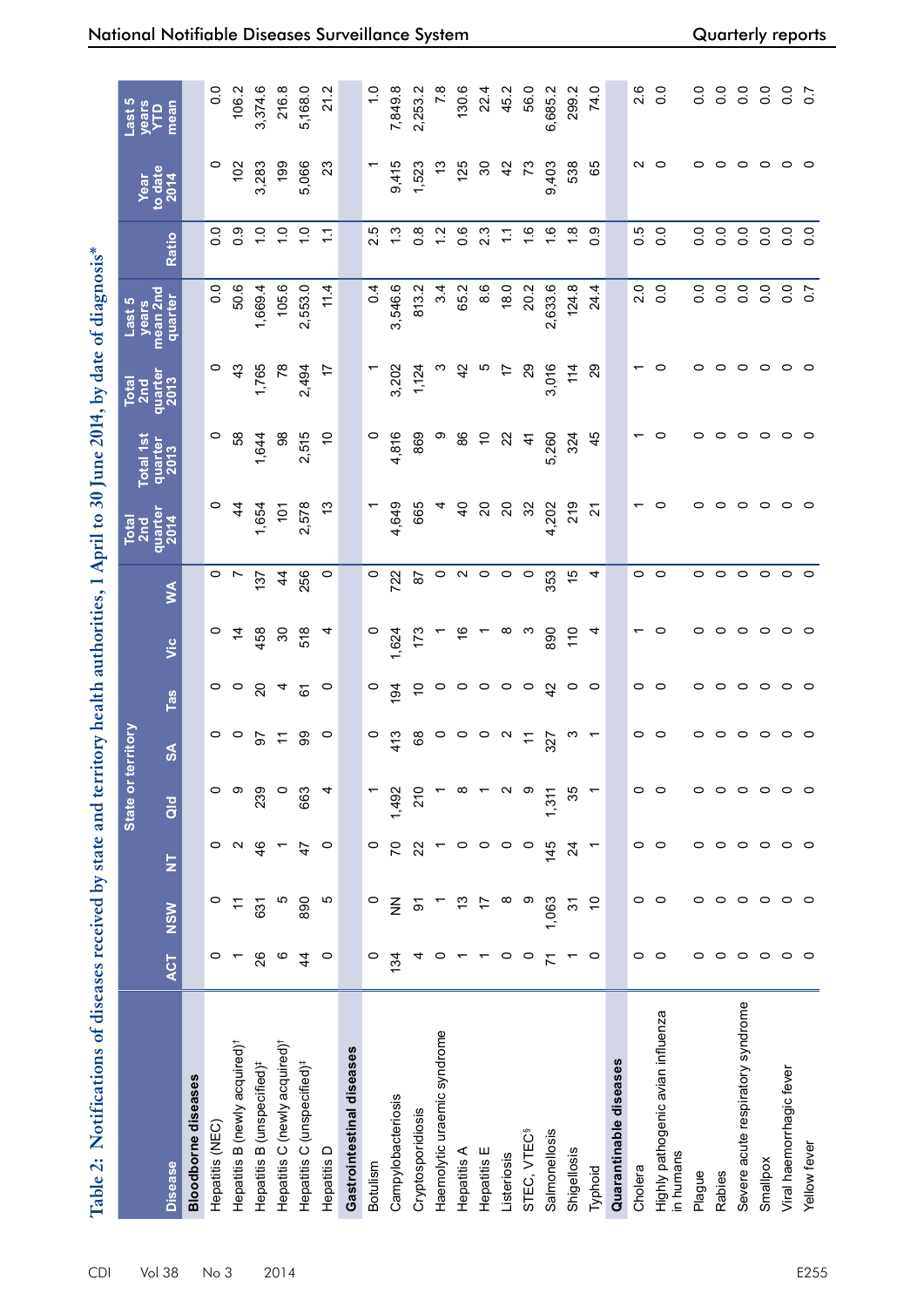| Table 2 continued: Notifications of diseases received by state and territory health authorities, 1 April to 30 June 2014, by date of diagnosis* |                 |                   |                          |                    |          |                          |         |                   |                 |                 |                   |                             |                  |                         |                        |
|-------------------------------------------------------------------------------------------------------------------------------------------------|-----------------|-------------------|--------------------------|--------------------|----------|--------------------------|---------|-------------------|-----------------|-----------------|-------------------|-----------------------------|------------------|-------------------------|------------------------|
|                                                                                                                                                 |                 |                   |                          | State or territory |          |                          |         |                   | Total<br>2nd    | Total 1st       | Total<br>2nd      | mean 2nd<br>Last 5<br>years |                  | Year<br>to date<br>2014 | Last 5<br>years<br>YTD |
| <b>Disease</b>                                                                                                                                  | <b>ACT</b>      | <b>NSW</b>        | $\frac{1}{2}$            | $\frac{d}{d}$      | $\infty$ | Tas                      | υïς     | Š                 | quarter<br>2014 | quarter<br>2013 | quarter<br>2013   | quarter                     | Ratio            |                         | mean                   |
| Sexually transmissible infections                                                                                                               |                 |                   |                          |                    |          |                          |         |                   |                 |                 |                   |                             |                  |                         |                        |
| Chlamydial infection <sup>11</sup>                                                                                                              | 305             | 5,661             | 792                      | 5,089              | 1,410    | 483                      | 4,827   | 2,832             | 21,399          | 22,686          | 20,771            | Ņ<br>19,414.                |                  | 43,946                  | 39,218.2               |
| Donovanosis                                                                                                                                     | $\circ$         | $\circ$           | $\circ$                  | $\circ$            | $\circ$  | $\circ$                  | $\circ$ |                   | 0               | 0               | 0                 | $\frac{2}{5}$               | $\overline{0}$ . | O                       | $0.\overline{2}$       |
| Gonococcal infection <sup>1</sup>                                                                                                               | 28              | 1,219             | 494                      | 743                | 220      | $\div$                   | 698     | 552               | 965<br>က        | <b>293</b><br>4 | 868<br>က          | 3,069.2                     | $\frac{3}{2}$    | 206<br>$\infty$         | 6,094.4                |
| Syphilis-congenital                                                                                                                             | $\circ$         | $\circ$           | $\circ$                  | $\circ$            | $\circ$  | $\circ$                  | $\circ$ | $\circ$           | 0               | 0               | $\mathbf{\Omega}$ | $0.\overline{8}$            | 0.0              | $\circ$                 | 2.2                    |
| Syphilis <2 years duration <sup>1</sup>                                                                                                         | 5               | 146               | $\frac{3}{2}$            | 96                 | ယ        | ო ო                      | 145     | 32<br>2           | 445             | 446             | 41                | 353.6                       | $\frac{3}{2}$    | 885                     | 715.6                  |
| Syphilis > 2 years or unspecified<br>duration <sup>#,fl</sup>                                                                                   | ത               | 95                | $\tilde{0}$              | 60                 | 30       |                          | 226     |                   | 445             | 480             | 459               | 374.0                       | $\mathbf{N}$     | 919                     | 713.0                  |
| Vaccine preventable diseases                                                                                                                    |                 |                   |                          |                    |          |                          |         |                   |                 |                 |                   |                             |                  |                         |                        |
| Diphtheria                                                                                                                                      | 0               |                   | 0                        |                    | 0        | 0                        | o       |                   | 0               | 0               | 0                 | ∞<br>ö                      | $\overline{0}$   | 0                       | $\frac{1}{2}$          |
| Haemophilus influenzae type b                                                                                                                   | $\circ$         |                   | 0                        |                    | O        | 0                        |         |                   | <u>ဖ</u>        | က               | Ю                 | $\infty$<br>ທ່              | $\frac{0}{1}$    | တ                       | 9.6                    |
| Influenza (laboratory confirmed)                                                                                                                | 68              | 1,023             | $\frac{8}{4}$            | 1,480              | 507      | 5                        | 880     | 480               | 4,567           | 3,867           | 2,505             | 5,980.4                     | $\frac{8}{2}$    | 8,391                   | 7,421.6                |
| Measles                                                                                                                                         | $\circ$         |                   |                          | 32                 | ၯ        | O                        | 17      | S                 | 72              | 175             |                   | 20.8                        | ယ္<br>ຕ່         | 247                     | 58.8                   |
| Mumps                                                                                                                                           |                 | $\frac{8}{1}$     | 0                        | 45                 |          |                          | ო       | $\mathbf{\Omega}$ | 39              | 64              | 82                | 48.0                        | $0.\overline{8}$ | $\frac{2}{3}$           | 93.0                   |
| Pertussis                                                                                                                                       | 45              | 418               | $\frac{8}{1}$            | 327                | 104      |                          | 769     | 372               | 2,068           | 2,357           | 2,545             | 5,829.0                     | 0.4              | 4,396                   | 12,998.4               |
| Pneumococcal disease (invasive)                                                                                                                 | 4               | 129               | $\overline{ }$           | 5                  | 29       | おお                       | 107     | 52                | 397             | 217             | 439               | 463.2                       | 0.9              | 611                     | 679.4                  |
| Poliomyelitis                                                                                                                                   | $\circ$         | $\circ$           | $\circ$                  |                    | $\circ$  |                          | $\circ$ | $\circ$           | 0               | 0               |                   | 0.0                         | 0.0              |                         | $\frac{0}{0}$          |
| Rubella                                                                                                                                         | $\circ$         | $\mathbf{\Omega}$ | 0                        |                    | $\circ$  | $\circ$ $\circ$          | 0       | $\circ$           | ო               | ဖ               |                   | 9.8                         | $0.\overline{3}$ | တ                       | 22.0                   |
| Rubella - congenital                                                                                                                            | $\circ$         | $\circ$           | $\circ$                  |                    | $\circ$  | $\circ$                  | 0       | 0                 | 0               | $\circ$         |                   | $0.\overline{2}$            | 0.0              | 0                       | $\frac{2}{3}$          |
| Tetanus                                                                                                                                         | $\circ$         | $\circ$           | 0                        | 0                  | $\circ$  | $\circ$                  | $\circ$ | $\circ$           | $\circ$         |                 |                   | $0.\overline{6}$            | 0.0              |                         | 2.4                    |
| Varicella zoster (chickenpox)                                                                                                                   |                 | $\frac{z}{z}$     | 23                       | 35                 | 77       | ဖ                        | 194     | 119               | 461             | 484             | 434               | 430.6                       | $\ddot{ }$       | 940                     | 803.4                  |
| Varicella zoster (shingles)                                                                                                                     | $\overline{5}$  | $\frac{z}{z}$     | 38                       |                    | 470      | 57                       | 377     | 330               | 1,328           | 1,414           | 1,277             | 958.8                       | $1\overline{4}$  | 2,726                   | 1,926.6                |
| Varicella zoster (unspecified)                                                                                                                  | \$4             | $\frac{z}{z}$     |                          | 1,280              | 67       | 28                       | 845     | 289               | 2,568           | 2,783           | 2,224             | 1,882.6                     | 1.4              | 5,326                   | 3,795.8                |
| Vectorborne diseases                                                                                                                            |                 |                   |                          |                    |          |                          |         |                   |                 |                 |                   |                             |                  |                         |                        |
| Arbovirus infection (NEC)                                                                                                                       | 0               | $\sim$            | $\circ$                  | r                  | $\circ$  | 0                        |         | 0                 | S               | $\frac{4}{7}$   | ιΩ                | 3.0                         | $3.\overline{3}$ | $\overline{c}$          | 6.4                    |
| Barmah Forest virus infection                                                                                                                   | $\circ$         | 59                | $\tilde{a}$              | 126                | 0        | 0                        | ო       | $\dot{4}$         | 214             | 335             | 1,561             | 605.4                       | 0.4              | 545                     | 1,351.8                |
| Dengue virus infection                                                                                                                          | $\infty$        | 119               | $\frac{8}{1}$            | 103                | 24       | ဖ                        | Ю       | 135               | 415             | 656             | 503               | 302.4                       | 1.4              | 1,069                   | 847.4                  |
| Japanese encephalitis virus infection                                                                                                           |                 | $\circ$           | $\circ$                  | $\circ$            | 0        | $\circ$                  | $\circ$ | $\circ$           | $\circ$         | $\circ$         | $\mathbf{\Omega}$ | 0.4                         | 0.0              | 0                       | 0.6                    |
| Kunjin virus infection**                                                                                                                        | $\circ$ $\circ$ | $\circ$           | $\circ$                  | $\circ$            | 0        | $\circ$                  | $\circ$ | $\circ$           | $\circ$         | $\circ$         | $\circ$           | 0.4                         | 0.0              | $\circ$                 | $\frac{0}{1}$          |
| Malaria                                                                                                                                         | $\circ$ $\circ$ | 29                | $\overline{\phantom{0}}$ | 21                 | $\sim$ 0 | $\overline{\phantom{0}}$ | က ဝ     | $\frac{5}{2}$     | 75              | 5               | 86                | 96.0                        | $\frac{8}{2}$    | 166                     | 206.8                  |
| Murray Valley encephalitis virus<br>infection**                                                                                                 |                 | $\circ$           | $\circ$                  | $\circ$            |          | $\circ$                  |         | $\circ$           | $\circ$         | $\circ$         | $\circ$           | 1,8                         | 0.0              | $\circ$                 | 4.0                    |
| Ross River virus infection                                                                                                                      | ∾               | 211               | 5                        | 691                | 15       |                          | 25      | 254               | 1.299           | 1,639           | 1.314             | 1,378.6                     | 0.0              | 2.925                   | 3.366.0                |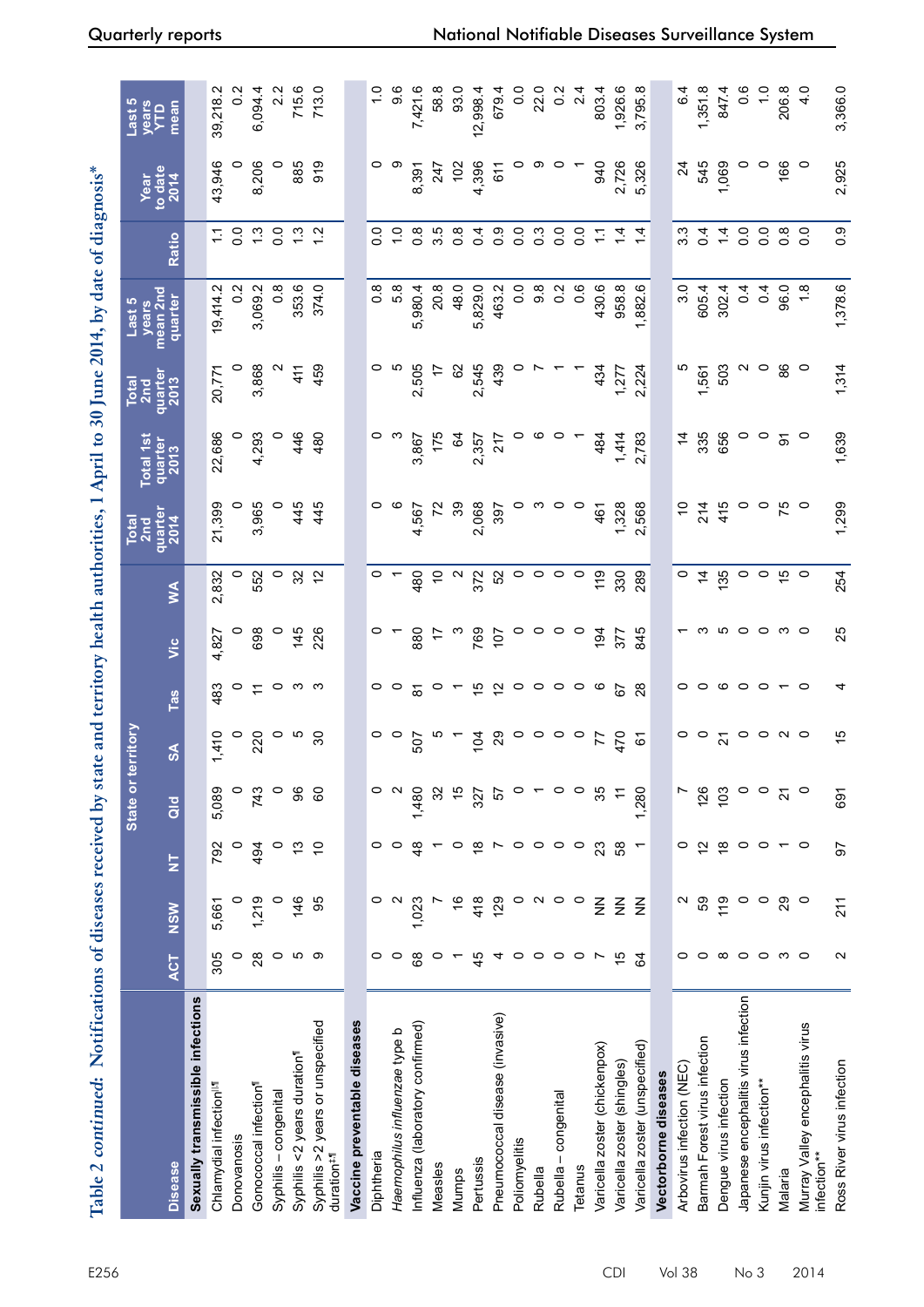| í<br>$\overline{AB}$ her data of $\overline{AB}$<br>$\frac{1}{2}$ is a primer conduct of $\frac{1}{2}$<br>$\overline{\phantom{a}}$<br>ن<br>م<br>$\frac{1}{3}$<br>$\overline{\mathbf{A}}$ |  |
|------------------------------------------------------------------------------------------------------------------------------------------------------------------------------------------|--|
| <b>POTTHER</b><br><b>See See</b>                                                                                                                                                         |  |
| acertacle has choose and tarritations has<br>ידדה המדומ<br>y stal                                                                                                                        |  |
| i<br>1<br>ç                                                                                                                                                                              |  |
|                                                                                                                                                                                          |  |
| J<br>ť                                                                                                                                                                                   |  |

|                                       |     |                  |                         | State or territory |               |       |        |         | Total<br>2nd   | Total 1st       | Total<br>2nd<br>quarter<br>2013 | Last 5<br>years     |                  |                         | Last 5               |
|---------------------------------------|-----|------------------|-------------------------|--------------------|---------------|-------|--------|---------|----------------|-----------------|---------------------------------|---------------------|------------------|-------------------------|----------------------|
| Disease                               |     | ACT NSW          | $\overline{\mathsf{z}}$ | $\frac{d}{d}$      | $\frac{1}{2}$ | Tas   | υiς    | $\leq$  | quarte<br>2014 | quarter<br>2013 |                                 | mean 2nd<br>quarter | Ratio            | Year<br>to date<br>2014 | years<br>YTD<br>mean |
| <b>Zoonoses</b>                       |     |                  |                         |                    |               |       |        |         |                |                 |                                 |                     |                  |                         |                      |
| Anthrax                               |     |                  |                         | $\circ$            |               |       |        | 0       | O              |                 |                                 | 0.0                 | $\overline{0}$ . |                         | $\frac{2}{3}$        |
| Australian bat lyssavirus             |     |                  |                         | $\circ$            |               |       |        | o       |                |                 |                                 | 0.0                 | $\overline{0}$ . |                         | $\frac{2}{3}$        |
| <b>Brucellosis</b>                    |     |                  |                         | 0                  |               |       |        |         | ო              | <u>(</u>        | ო                               | 5.8                 | 0.5              | თ                       | $\frac{8}{2}$        |
| Leptospirosis                         |     |                  |                         | $\frac{8}{2}$      |               |       |        |         | 30             | 27              | 33                              | 43.6                | $\overline{0.7}$ | 57                      | 97.8                 |
| Lyssavirus (NEC)                      |     |                  |                         | $\circ$            |               | 0     |        |         | $\circ$        | $\circ$         | $\circ$                         | 0.0                 | $\overline{0}$ . | $\circ$                 | $\frac{0}{2}$        |
| Ornithosis                            |     |                  |                         | $\circ$            |               | 0     |        | o       | ယ              | $\div$          | $\frac{6}{5}$                   | 15.4                | $\frac{3}{2}$    | $\frac{6}{5}$           | 29.4                 |
| Q fever                               |     | 34               | 0                       | 66                 | ഥ             | 0     |        | N       | 110            | 129             | 138                             | 96.0                | Ξ                | 237                     | 191.2                |
| Tularaemia                            | 0   | 0                | 0                       | $\circ$            | 0             | 0     | 0      | $\circ$ | $\circ$        | $\circ$         | $\circ$                         | $\frac{0}{2}$       | 0.0              | $\circ$                 | ိ<br>၁               |
| Other bacterial infections            |     |                  |                         |                    |               |       |        |         |                |                 |                                 |                     |                  |                         |                      |
| Legionellosis                         |     | စ္               |                         | ó                  |               |       | 34     | 22      | 108            | 90              | 11                              | 97.4                | $\mathbf{1}$     | 195                     | 178.8                |
| Leprosy                               |     |                  |                         |                    |               |       |        | Ν       |                | ო               |                                 | 2.8                 | $1\overline{4}$  |                         | $rac{1}{4}$          |
| Meningococcal infection <sup>t+</sup> |     | చ                |                         | $\overline{1}$     | 4             |       | ဖ      | ဖ       | 4              | 26              | 27                              | 53.8                | $\frac{8}{2}$    | 59                      | 98.2                 |
| Tuberculosis                          | ю   | $\overline{101}$ | ဖ                       | 34                 | S             |       | 117    | 30      | 303            | 321             | 289                             | 281.2               | Ξ                | 619                     | 598.6                |
| <b>Total</b>                          | 859 | 12,095           | 1,959 14,321            |                    | 4,019         | 1,054 | 13,146 | 7,191   | 54,644         | 58,432          | 51,100                          |                     |                  | 112,553                 |                      |
|                                       |     |                  |                         |                    |               |       |        |         |                |                 |                                 |                     |                  |                         |                      |

 The date of diagnosis is the onset date or where the date of onset was not known, the earliest of the specimen collection date, the notification date, or the notification receive date. For The date of diagnosis is the onset date or where the date of onset was not known, the earliest of the specimen collection date, the notification date, or the notification receive date. For<br>hepatitis B (unspecified), hepati hepatitis B (unspecified), hepatitis C (unspecified), leprosy, syphilis (>2 years or unspecified duration) and tuberculosis, the public health unit notification receive date was used.

\*

 Newly acquired hepatitis includes cases where the infection was determined to be acquired within 24 months prior to diagnosis. Queensland reports hepatitis C newly acquired under hepatitis Newly acquired hepatitis includes cases where the infection was determined to be acquired within 24 months prior to diagnosis. Queensland reports hepatitis C newly acquired under hepatitis unspecified. unspecified. †

Jnspecified hepatitis and syphilis includes cases where the duration of infection could not be determined or is greater than 24 months. Unspecified hepatitis and syphilis includes cases where the duration of infection could not be determined or is greater than 24 months.

nfection with Shiga toxin/verotoxin-producing Escherichia coli. Infection with Shiga toxin/verotoxin-producing *Escherichia coli.*

 $+$ 

|| Includes *Chlamydia trachomatis* identified from cervical, rectal, urine, urethral and throat samples, except for South Australia, which reports only cervical, urine and urethral specimens. From 1 ncludes Chlamydia trachomatis identified from cervical, rectal, urine, urethral and throat samples, except for South Australia, which reports only cervical, urine and urethral specimens. From 1 July 2013 case definition changed to exclude all ocular infections. July 2013 case definition changed to exclude all ocular infections.  $\omega =$ 

 $\P$  The national case definitions for chlamydial, gonococcal and syphilis diagnoses include infections that may be acquired through a non-sexual mode (especially in children – e.g. perinatal The national case definitions for chlamydial, gonococcal and syphilis diagnoses include infections that may be acquired through a non-sexual mode (especially in children – e.g. perinatal infections, epidemic gonococcal conjunctivitis). infections, epidemic gonococcal conjunctivitis).  $\equiv$ 

n the Australian Capital Territory, Murray Valley encephalitis virus infection and Kunjin virus infection are combined under Murray Valley encephalitis virus infection. \*\* In the Australian Capital Territory, Murray Valley encephalitis virus infection and Kunjin virus infection are combined under Murray Valley encephalitis virus infection.  $\ddot{z}$ 

†† Only invasive meningococcal disease is nationally notifiable. However, New South Wales and the Australian Capital Territory also report conjunctival cases. Only invasive meningococcal disease is nationally notifiable. However, New South Wales and the Australian Capital Territory also report conjunctival cases.  $\pm$ 

NN Not notifiable **Not notifiable**  $\frac{z}{z}$ 

Not elsewhere classified NEC Not elsewhere classified NEC<br>M

Totals comprise data from all states and territories. Cumulative figures are subject to retrospective revision so there may be discrepancies between the number of new notifications and the increment comprise data from all states and territories. Cumulative figures are subject to retrospective revision so there may be discrepancies between the number of new notifications and the increment n the cumulative figure from the previous period. in the cumulative figure from the previous period. Totals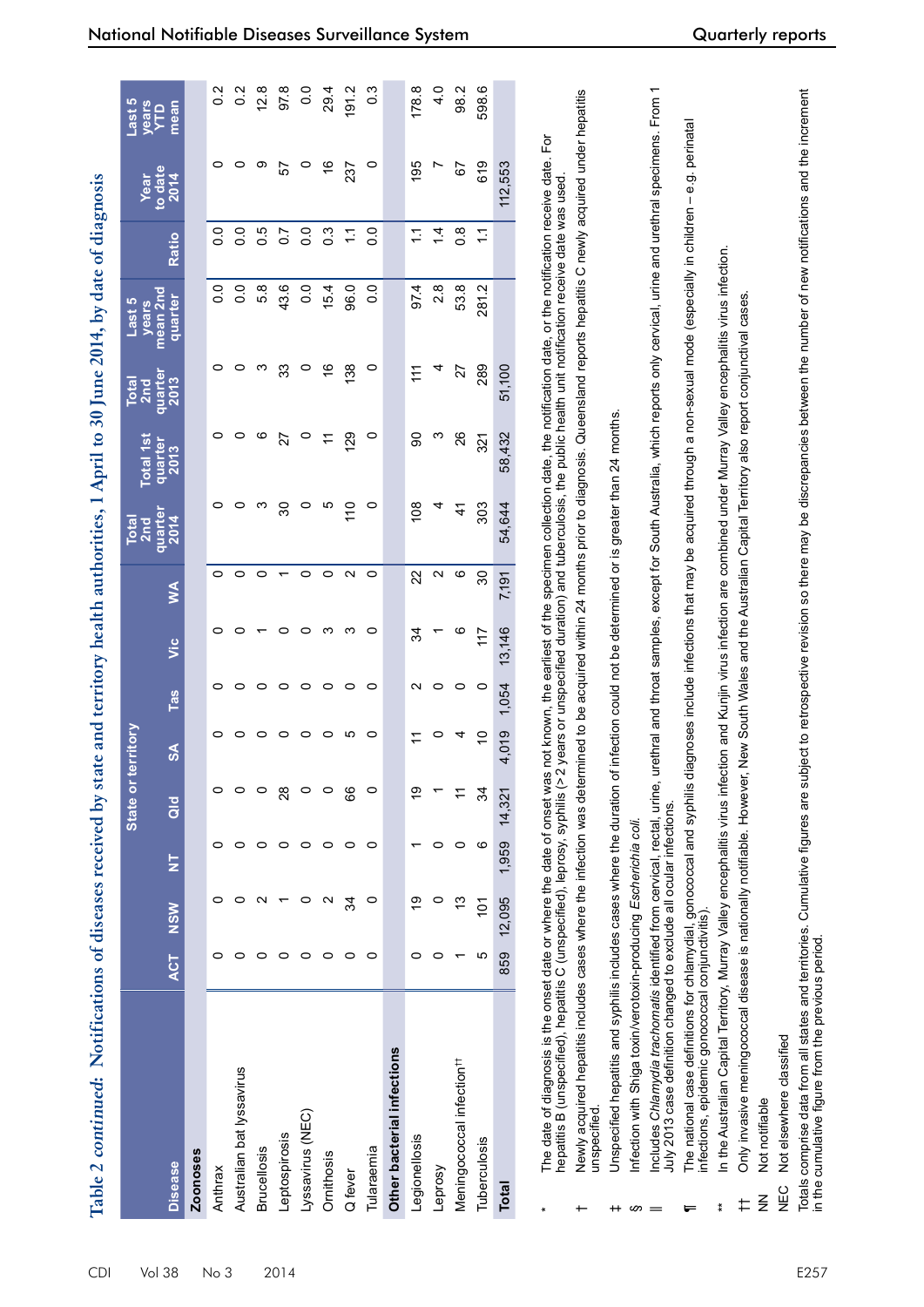#### **Table 3: Notification rates of diseases, 1 April to 30 June 2014, by state or territory. (Annualised rate per 100,000 population)\*,†**

|                                                            |            |            |           | <b>State or territory</b> |           |            |            |           |             |
|------------------------------------------------------------|------------|------------|-----------|---------------------------|-----------|------------|------------|-----------|-------------|
| <b>Disease</b>                                             | <b>ACT</b> | <b>NSW</b> | <b>NT</b> | Qld                       | <b>SA</b> | <b>Tas</b> | <b>Vic</b> | <b>WA</b> | <b>Aust</b> |
| <b>Bloodborne diseases</b>                                 |            |            |           |                           |           |            |            |           |             |
| Hepatitis (NEC)                                            | 0.0        | 0.0        | 0.0       | 0.0                       | 0.0       | 0.0        | 0.0        | 0.0       | 0.0         |
| Hepatitis B (newly acquired) <sup>#</sup>                  | 1.0        | 0.6        | 3.3       | 0.8                       | 0.0       | 0.0        | 1.0        | $1.1$     | 0.8         |
| Hepatitis B (unspecified) <sup>§</sup>                     | 27.3       | 34.1       | 76.3      | 20.5                      | 23.2      | 15.6       | 31.9       | 21.7      | 28.6        |
| Hepatitis C (newly acquired) <sup>#</sup>                  | 6.3        | 0.3        | 1.7       | 0.0                       | 2.6       | 3.1        | 2.1        | 7.0       | 1.7         |
| Hepatitis C (unspecified) <sup>§</sup>                     | 47.2       | 48.0       | 77.9      | 57.0                      | 23.7      | 47.6       | 36.1       | 40.6      | 44.6        |
| <b>Hepatitis D</b>                                         | 0.0        | 0.3        | 0.0       | 0.3                       | 0.0       | 0.0        | 0.3        | 0.0       | 0.2         |
| <b>Gastrointestinal diseases</b>                           |            |            |           |                           |           |            |            |           |             |
| <b>Botulism</b>                                            | 0.0        | 0.0        | 0.0       | 0.1                       | 0.0       | 0.0        | 0.0        | 0.0       | 0.0         |
| Campylobacteriosis                                         | 140.5      | <b>NN</b>  | 116.1     | 128.2                     | 98.9      | 151.2      | 113.2      | 114.6     | 118.3       |
| Cryptosporidiosis                                          | 4.2        | 4.9        | 36.5      | 18.0                      | 16.3      | 7.8        | 12.1       | 13.8      | 11.5        |
| Haemolytic uraemic syndrome                                | 0.0        | 0.1        | 1.7       | 0.1                       | 0.0       | 0.0        | 0.1        | 0.0       | 0.1         |
| <b>Hepatitis A</b>                                         | 1.0        | 0.7        | 0.0       | 0.7                       | 0.0       | 0.0        | 1.1        | 0.3       | 0.7         |
| <b>Hepatitis E</b>                                         | 1.0        | 0.9        | 0.0       | 0.1                       | 0.0       | 0.0        | 0.1        | 0.0       | 0.3         |
| Listeriosis                                                | 0.0        | 0.4        | 0.0       | 0.2                       | 0.5       | 0.0        | 0.6        | 0.0       | 0.3         |
| STEC, VTEC <sup>II</sup>                                   | 0.0        | 0.5        | 0.0       | 0.8                       | 2.6       | 0.0        | 0.2        | 0.0       | 0.6         |
| Salmonellosis                                              | 74.4       | 57.4       | 240.5     | 112.7                     | 78.3      | 32.7       | 62.0       | 56.0      | 72.7        |
| Shigellosis                                                | 1.0        | 1.7        | 39.8      | 3.0                       | 0.7       | 0.0        | 7.7        | 2.4       | 3.8         |
| <b>Typhoid fever</b>                                       | 0.0        | 0.5        | 1.7       | 0.1                       | 0.2       | 0.0        | 0.3        | 0.6       | 0.4         |
| <b>Quarantinable diseases</b>                              |            |            |           |                           |           |            |            |           |             |
| Cholera                                                    | 0.0        | 0.0        | 0.0       | 0.0                       | 0.0       | 0.0        | 0.1        | 0.0       | 0.0         |
| Human pathogenic avian influenza in humans                 | 0.0        | 0.0        | 0.0       | 0.0                       | 0.0       | 0.0        | 0.0        | 0.0       | 0.0         |
| Plague                                                     | 0.0        | 0.0        | 0.0       | 0.0                       | 0.0       | 0.0        | 0.0        | 0.0       | 0.0         |
| Rabies                                                     | 0.0        | 0.0        | 0.0       | 0.0                       | 0.0       | 0.0        | 0.0        | 0.0       | 0.0         |
| Severe acute respiratory syndrome                          | 0.0        | 0.0        | 0.0       | 0.0                       | 0.0       | 0.0        | 0.0        | 0.0       | 0.0         |
| Smallpox                                                   | 0.0        | 0.0        | 0.0       | 0.0                       | 0.0       | 0.0        | 0.0        | 0.0       | 0.0         |
| Viral haemorrhagic fever                                   | 0.0        | 0.0        | 0.0       | 0.0                       | 0.0       | 0.0        | 0.0        | 0.0       | 0.0         |
| Yellow fever                                               | 0.0        | 0.0        | 0.0       | 0.0                       | 0.0       | 0.0        | 0.0        | 0.0       | 0.0         |
| <b>Sexually transmitted infections</b>                     |            |            |           |                           |           |            |            |           |             |
| Chlamydial infection <sup>1,**</sup>                       | 319.8      | 305.6      | 1,313.5   | 437.3                     | 337.6     | 376.5      | 336.4      | 449.4     | 370.0       |
| Donovanosis                                                | 0.0        | 0.0        | 0.0       | 0.0                       | 0.0       | 0.0        | 0.0        | 0.0       | 0.0         |
| Gonococcal infection**                                     | 29.4       | 65.8       | 819.3     | 63.8                      | 52.7      | 8.6        | 48.7       | 87.6      | 68.6        |
| Syphilis - congenital                                      | 0.0        | $0.0\,$    | 0.0       | $0.0\,$                   | $0.0\,$   | 0.0        | 0.0        | 0.0       | $0.0\,$     |
| Syphilis <2 years duration**                               | 5.2        | 7.9        | 21.6      | 8.2                       | 1.2       | 2.3        | 10.1       | 5.1       | 7.7         |
| Syphilis > 2 years or unspecified duration <sup>§,**</sup> | 9.4        | 5.1        | 16.6      | 5.2                       | 7.2       | 2.3        | 15.8       | 1.9       | 7.7         |
| Vaccine preventable diseases                               |            |            |           |                           |           |            |            |           |             |
| Diphtheria                                                 | 0.0        | 0.0        | 0.0       | 0.0                       | 0.0       | 0.0        | 0.0        | 0.0       | 0.0         |
| Haemophilus influenzae type b                              | 0.0        | 0.1        | $0.0\,$   | 0.2                       | $0.0\,$   | 0.0        | 0.1        | 0.2       | 0.1         |
| Influenza (laboratory confirmed)                           | 71.3       | 55.2       | 79.6      | 127.2                     | 121.4     | 63.1       | 61.3       | 76.2      | 79.0        |
| Measles                                                    | 0.0        | 0.4        | 1.7       | 2.7                       | 1.2       | 0.0        | 1.2        | 1.6       | 1.2         |
| Mumps                                                      | 1.0        | 0.9        | $0.0\,$   | 1.3                       | 0.2       | 0.8        | 0.2        | 0.3       | 0.7         |
| Pertussis                                                  | 47.2       | 22.6       | 29.9      | 28.1                      | 24.9      | 11.7       | 53.6       | 59.0      | 35.8        |
| Pneumococcal disease (invasive)                            | 4.2        | 7.0        | 11.6      | 4.9                       | 6.9       | 9.4        | 7.5        | 8.3       | 6.9         |
| Poliomyelitis                                              | 0.0        | 0.0        | $0.0\,$   | 0.0                       | 0.0       | 0.0        | 0.0        | 0.0       | $0.0\,$     |
| Rubella                                                    | 0.0        | 0.1        | $0.0\,$   | 0.1                       | 0.0       | 0.0        | 0.0        | 0.0       | 0.1         |
| Rubella - congenital                                       | 0.0        | 0.0        | 0.0       | 0.0                       | 0.0       | 0.0        | 0.0        | 0.0       | $0.0\,$     |
| Tetanus                                                    | $0.0\,$    | 0.0        | $0.0\,$   | $0.0\,$                   | $0.0\,$   | $0.0\,$    | $0.0\,$    | 0.0       | $0.0\,$     |